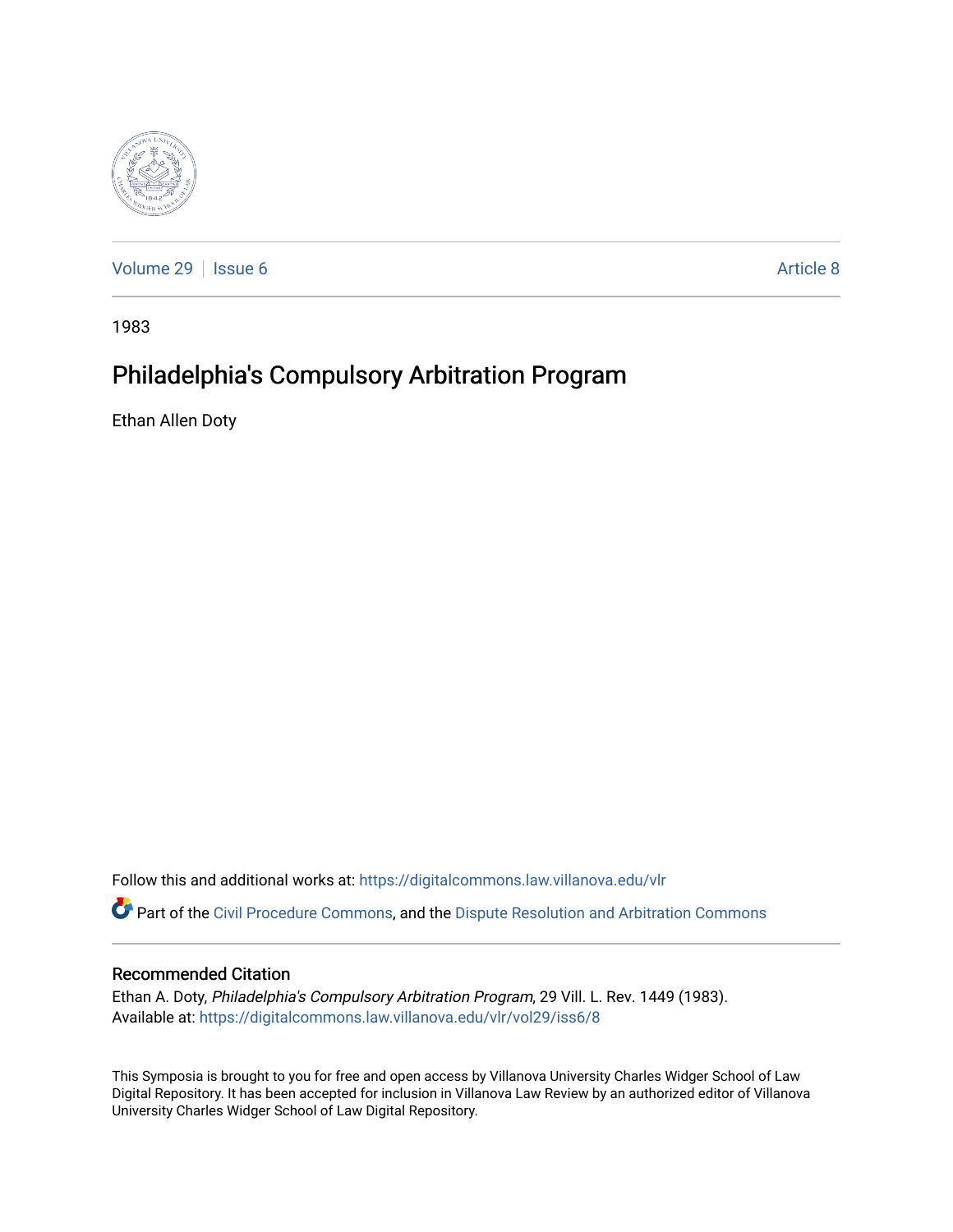1983-84]

#### PHILADELPHIA'S COMPULSORY ARBITRATION PROGRAM

#### ETHAN ALLEN DOTYt

The Philadelphia Arbitration Program is governed not only by local rules but also by the laws of the Commonwealth of Pennsylvania.' The forerunner of arbitration in Pennsylvania can be found in the Act of 1705, which provided for "referees" to hear cases by agreement involving accounts of the parties.<sup>2</sup> As early as 1836, the Pennsylvania General Assembly passed an Act which provided for arbitration.<sup>3</sup>

The Act of 1836 provided for an elaborate system of reference and arbitration.<sup>4</sup> We are concerned here, however, only with those

t Supervising Judge, Compulsory Arbitration Program of the Philadelphia County Court of Common Pleas. LL.B., Temple University, 1931.

*1. See* Uniform Arbitration Act, 42 PA. **CONS. STAT.** ANN. §§ 7301-7362 (Purdon 1982).

2. Act of January 12, 1705, ch. 150, § 3, 1705 Pa. Laws 49, 50, repealed *byJudici*ary Act Repealer Act, 42 PA. **CONS. STAT. ANN.** § 20002(a)(6) (Purdon 1982) (current version at 42 **PA, CONS. STAT. ANN.** § 7362 (1982)). The Act of 1705, entitled "An Act for Defalcation," provided in part:

In all cases where the plaintiff and defendant, having accounts to produce one against another, shall, by themselves, or attorneys or agents, consent to a rule of court for referring the adjustment thereof to certain persons, mutually chosen by them in open court, the award or report of such referees being made according to the submission of the parties, and approved of by the court, and entered upon the record or roll, shall have the same effect, and shall be deemed and taken to be as available in law, as a verdict given by twelve men; and the party, to whom any sum or sums of money are thereby awarded to be paid, shall have judgment, on a scire facias, for the recovery thereof, as the case may require, and as is herein before directed concerning sums found and settled by jury, any law or usage to the contrary of this act, in any wise notwithstanding.

3. Act of June 16, 1836, No. 186, 1836 Pa. Laws 715, repealed by Judiciary Act Repealer Act, 42 PA. **CONS. STAT. ANN.** § 20002(a)(149) (Purdon 1982) (current version at 42 PA. **CONS. STAT. ANN.** §§ 7361-7362 (Purdon 1982)).

*4. Id. §§* 1-7, 1836 Pa. Laws 717-19. The Act provided in pertinent part as follows:

Section 1. [I]t shall be lawful for all person desirous, to end by arbitration any controversy, suit or quarrel, except such as respect the title to real estate, to agree, in writing, that their submission of the same to the award or umpirage of any person or persons. . **..**

Section 3. It shall be lawful also, for the parties to any suit, to consent as aforesaid, to a rule of court, for referring all matters of fact in controversy in such suit, to referees, as aforesaid, reserving all matters of law arising thereupon for the decision of the court, and the report of such referees, set-

(1449)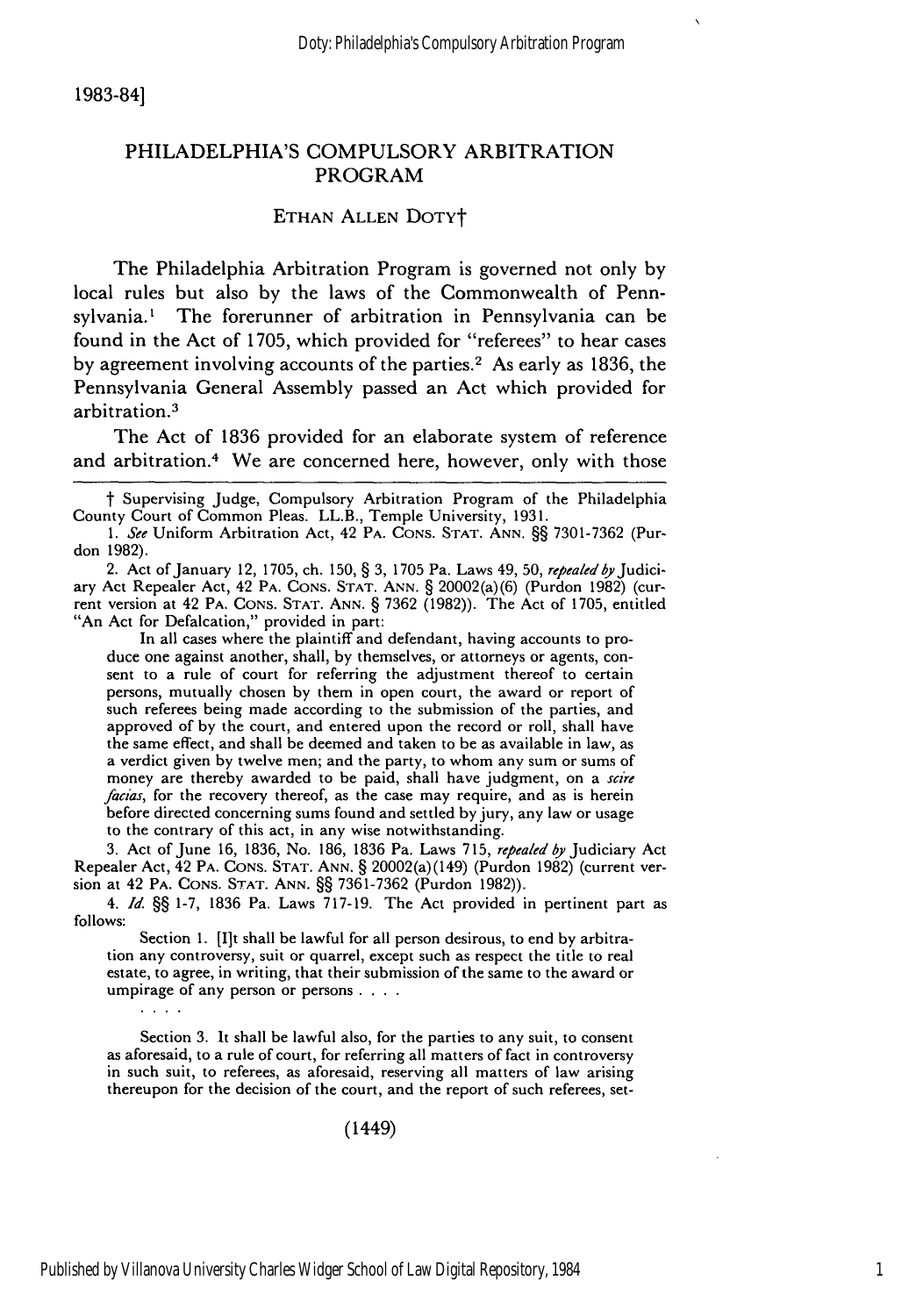#### VILLANOVA LAW REVIEW [Vol. 29: p. 1449 1450

sections of the Act which provided for compulsory arbitration.<sup>5</sup> By those provisions it was made lawful "for either party in any civil suit or action . . .to enter **. . .** a rule of reference, wherein he shall declare his determination to have arbitrators chosen **. . .** for the trial of all matters in variance in the suit between the parties."'6 Arbitrators were thereupon to be selected in a manner prescribed by the Act, and it was then their duty to proceed to determine the matters in controversy and to make an award which, when entered in the office of the prothonotary, would have the effect of a judgment. <sup>7</sup>

The arbitrators were given the power to subpoena witnesses, books and documents, to issue attachments against witnesses neglecting or refusing to attend, to judge the competency and credibility of witnesses and the propriety of admitting any written evidence that might be offered, to administer oaths or affirmations to witnesses, and to decide both the law and facts involved in the case.8

Each of the parties was given the right to appeal from the award to the court in which the cause was pending at the time the rule of

Section 4. The party against whom an award shall be made, as aforesaid, may except thereto . . . for either of the following causes . . . :

I. That the arbitrators or umpire misbehaved themselves in the case, or II. That they committed a plain mistake in matter of fact, or matter

of law, or

III. That the award was procured by corruption or other undue means.

Section 6. In all cases where the parties to any suit shall . . . consent to a rule of court, for referring the matters in controversy in such suit, to certain persons, mutually chosen by them, the award of such referees . **. .** being approved of by the court, and entered upon the record, shall have the same effect . . . as the verdict of a jury . . . .

#### **Id.**

5. **Id.** §§ 8-38, 1836 Pa. Laws 719-25. It should be noted that the provisions which related to compulsory arbitration were not applicable to Philadelphia County. **Id.** § 54, 1836 Pa. Laws 728. This exemption was repealed in 1861. Act of May **1,** 1861, No. 480, 1861 Pa. Laws 521.

6. Act of 1836, § 8, 1836 Pa. Laws 719. The plaintiff was required to have filed a complaint before he could submit his petition "to have arbitrators chosen." **Id.** §§ 8-9. No pending suit was permitted to "be referred" to an arbitrator or referee within thirty days of the trial date, except by consent of both parties. **Id.** § **10.**

7. *Id.* §§ 13-25, 1836 Pa. Laws 719-22.

8. Id. § 40, 1836 Pa. Laws 725. Section 40 provided as follows:

ting forth the facts found by them, shall have the same effect as a special verdict **....**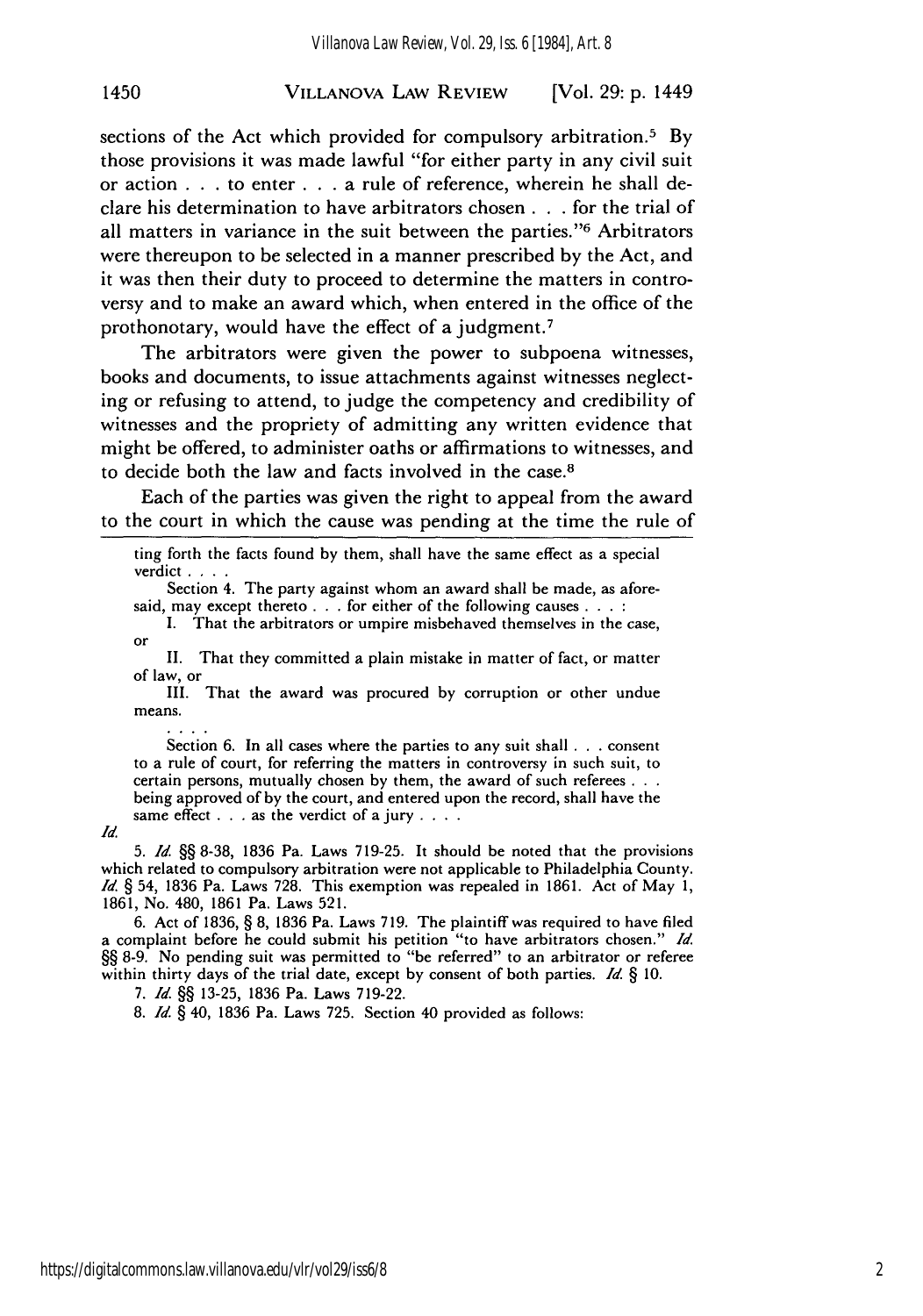reference was entered.<sup>9</sup> Appeal was subject to certain restrictions, one of which was that the party appealing should pay all the costs that had accrued in the action.<sup>10</sup> However, if the appellant was not the party who sought the rule of reference, he could avoid the costs upon a showing of inability to pay ''by reason of poverty.''<sup>11</sup> Another condition of the right of appeal was that the party appealing should enter into a recognizance. 12 Plaintiffs that appealed were forced to recognize that if they did not recover a greater sum than the award of the arbitrators they would be required to pay the costs of the appeal, plus one dollar for every day lost by the defendant in attending the appeal.<sup>13</sup> Defendants who appealed were required to recognize that, if the plaintiff obtained a judgment in an amount equal to or greater than the award of the arbitrators, they would pay the costs of the appeal, including one dollar for every day lost by the plaintiff in attending the appeal.14 The costs paid by either party could be recovered against the adverse party if they were awarded to the appellant on appeal. <sup>15</sup>

Referees and arbitrators **...** shall have power-

I. To require from either party the production of **...** books, papers, and documents **....**

II. To judge of the competency and creditibility of witnesses, and the propriety of admitting any written evidence that may be offered.

III. To administer oaths or affirmations to witnesses.

V. To decide both the law and fact that may be involved in the cause submitted to them.

And each of the arbitrators shall have power to issue subpoenas to witnesses **. . .** and if any person **. . .** shall neglect or refuse to attend, a majority of the arbitrators shall have power to issue an attachment against such person **....**

*Id.*

9. *Id.* § 27, 1836 Pa. Laws 723. Before an appeal could be taken, the appellant or his attorney was required to swear that "it is not for the purpose of delay such appeal is entered, but because he firmly believes injustice has been done." *Id.*

**10.** *Id.*

11. Id. § 28. The required showing included a petition to the judge accompanied by an "affidavit of such facts" as demonstrated the inability to pay. *Id.* After notice to the opposing party, the judge could allow appeal without payment of costs below, if he was satisfied as to inability to pay. **Id.**

12. Id.  $\zeta$  27. Neither the costs below nor the recognizance were required of minors or of executors, administrators, or other persons suing in a representative capacity. *Id.* § 31, 1836 Pa. Laws 724.

13. **Id.** § 29, 1836 Pa. Laws 723.

14. **Id.** *§* 30. Unlike the recognizance required of plaintiff-appellants, the recognizance of defendants was required to be "in nature of a special bail." *Id.* The statute also provided that in the event a defendant-appellant failed to pay the costs of appeal, including the dollar per day lost to the plaintiff, "said defendant shall be surrendered to the jail of the proper county." Id.

15. Id. *§* 32, 1836 Pa. Laws 724. The Statute also provided for the compensation of referees and arbitrators at the rate of one dollar per day. Id. § 49, 1836 Pa.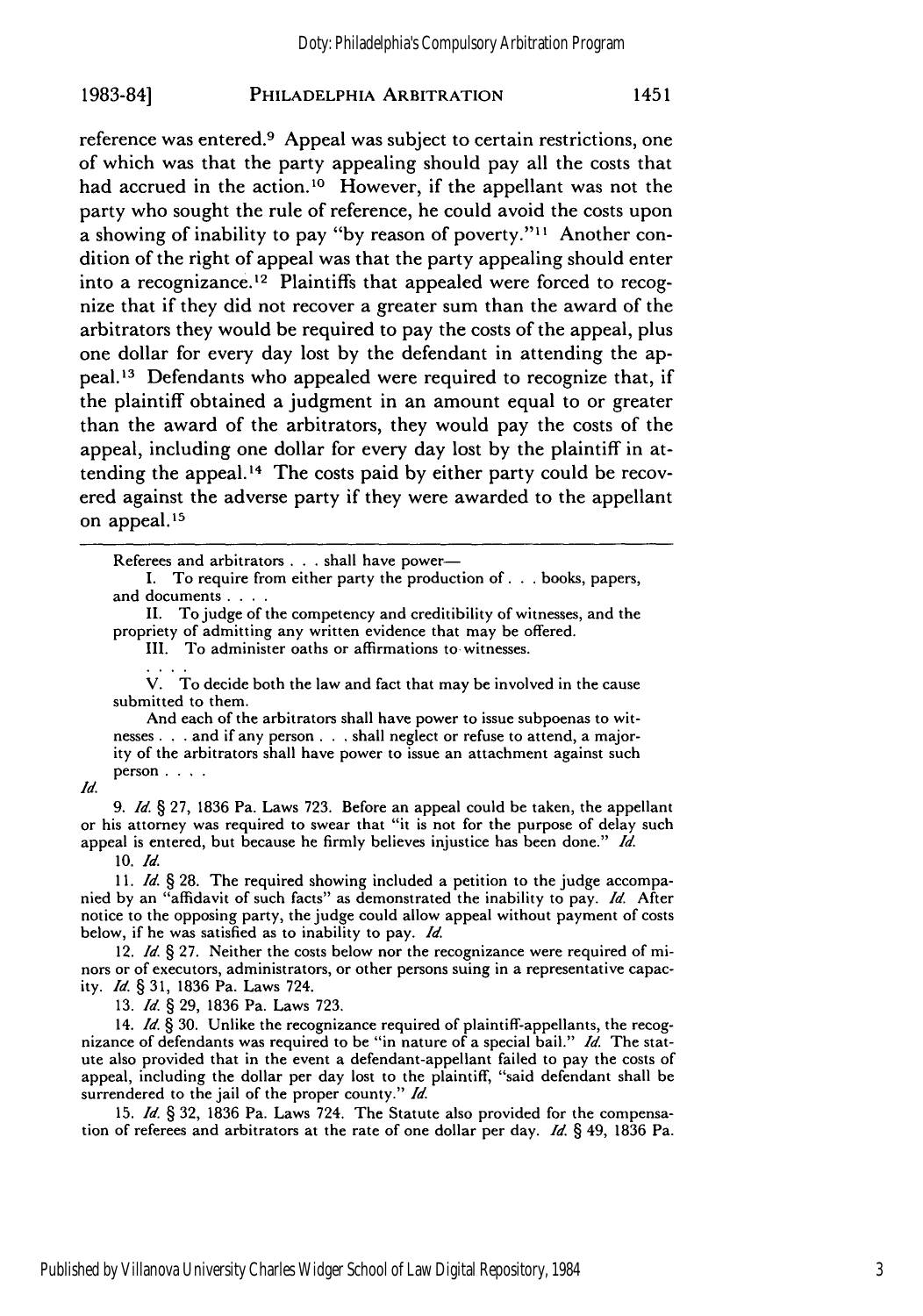#### VILLANOVA LAW REVIEW 1452 [Vol. **29: p.** 1449

This statute was the basis of our present arbitration system, and many of the provisions have been incorporated in later statutes and rules. In 1952, the General Assembly amended the Act of 1836 by adding a new section which provided in relevant part:

The several courts of common pleas may, by rules of court, provide that all cases which are at issue where the amount in controversy shall be one thousand dollars (\$1000) or less, except those involving title to real estate, shall first be submitted to and heard by a number of three (3) members of the bar of the county for consideration and award. **<sup>16</sup>**

Instead of the method provided in the original act for the selection of arbitrators, the 1952 statute provided that the board should be appointed by the prothonotary from the list of attorneys qualified to act, the names of attorneys to be taken from the list in alphabetical order.<sup>17</sup> The first member named was to be chairman of the board.<sup>18</sup> The board was to make its report and render its award within twenty days after hearing.<sup>19</sup> The compensation of the arbitrators was to be determined by the court and paid by the county upon the filing of their report and award.<sup>20</sup>

Any party appealing an award was first required to pay the county for fees paid to the arbitrators, but such fees were not to be taxed as costs or to be recoverable from the adverse party in any proceeding;<sup>21</sup> in other words, they were not to follow the award.<sup>22</sup> All appeals were to be de novo.<sup>23</sup> The arbitrators were not required to make a record of the proceedings before them, but if any party desired a record the arbitrators were required to provide a reporter and cause a record to be made. The party requesting the record was obli-

18. *Id.* The board was to be appointed 10 days after the case was at issue and after notice to opposing counsel. *Id.*

19. *Id.*

20. *Id.* This amendment altered the compensation scheme under the 1836 Act, which provided "one dollar for every day." *See* note 15 *supra.*

21. Act of January 14, 1952, § 4, 1952 Pa. Laws 2088.

Laws 727. In addition the statute provided penalties for attempts to corrupt, influence or bias in any way a referee or arbitrator. *Id.* § 50. The penalty for attempts to corrupt was set at "not less than fifty dollars," and arbitrators or referees who took gifts of any sort were required to pay "ten times the value of the thing so taken." *Id.* §§ 50-51, 1836 Pa. Laws 727-28.

<sup>16.</sup> Act of January 14, 1952, No. 590, § 1, 1952 Pa. Laws 2087 (current version at 42 PA. CONS. **STAT.** ANN. § 7361 (Purdon 1982)).

<sup>17.</sup> *Id.* § 3, 1952 Pa. Laws 2088. No more than one member from any firm or "association of attorneys" could be appointed to the same board.

<sup>22.</sup> *Id.* § 7, 1952 Pa. Laws 2089.

<sup>23.</sup> *Id.* § 4, 1952 Pa. Laws 2088.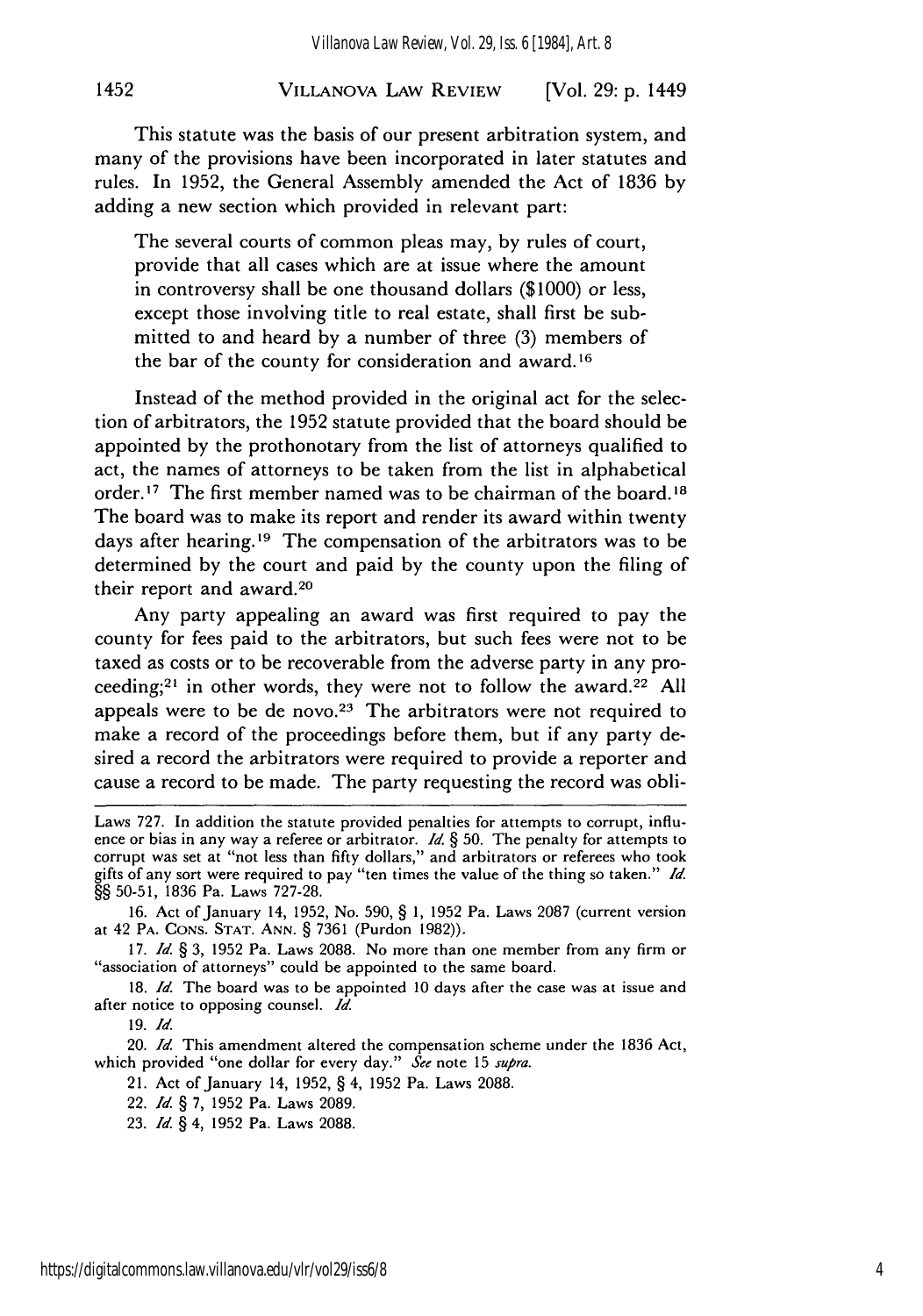gated to pay the cost. <sup>24</sup>

The modern history of arbitration in Philadelphia began in 1958, with adoption of a program that compelled arbitration in cases involving less than \$2000.25 The program was then administered in Philadelphia by the Municipal Court under the supervision of an arbitration commissioner.<sup>26</sup> As originally conceived in 1958, the statute mandated arbitration for matters involving less than \$2000 in controversy. 27

The validity of the arbitration procedure was established in the case of *Application of Smith,* in which the Supreme Court of Pennsylvania construed the arbitration act that had been adopted **by** the legislature in **1952.28** In that case, the court ruled that the provision for an appeal for a trial de novo, accompanied by the payment of costs, properly protects the litigant's right to a jury trial.<sup>29</sup>

This statutory program has been supplemented by procedural

26. **MUNICIPAL CT. OF** PHILA., *supra* note 25, at vi. The name of the municipal court was changed in 1961 to the County Court of Philadelphia. Act of July 17, 1961, No. 342, 1961 Pa. Laws 781. When the Pennsylvania constitution was amended in 1968, the new judiciary article merged the County Court of Philadelphia into the Court of Common Pleas. PA. **CONST.** sched. to art. V, § 16(t), *repealed by* Judiciary Act of 1976, No. 142, § 26(a), 1976 Pa. Laws 586. Since then, compulsory arbitration in Philadelphia has been under the aegis of the court of common pleas. *See* R. RUBENS, **PENNSYLVANIA** ARBITRATION GUIDE §§ 1-3 (1974). Compulsory arbitration in Philadelphia under the court of common pleas should not be confused with the "arbitration as an alternative" voluntary program recently initiated in the Philadelphia Municipal Court. *See id.* at 102 (Supp. 1983).

27. Act of May 17, 1957, No. **66,** 1957 Pa. Laws 147. Although the statute was amended to require arbitration in cases involving less than \$2000 in **1957,** the law was not applicable to arbitration in Philadelphia until the program was initiated in 1958. *See* note 25 *supra.*

28. 381 Pa. 223, 112 A.2d 625, *app. dzsmissed sub nora.* Smith v. Wissler, 350 U.S. 858 (1955). In *Smith,* a Lancaster county resident who had brought a trespass action in the common pleas court of that county alleged that the arbitration requirement violated his right to a jury trial. *Id.* at 228, 112 A.2d at 628. The specific complaint was that the requirement that the fees of the arbitrators be paid by an appellant before any appeal, coupled with the fact that these fees were not recoverable on appeal, imposed an onerous burden on right to jury trial de novo upon appeal. *Id.* at 231-32, 112 A.2d at 629-30.

29. *Id.* at 235, 112 A.2d at 631. In its examination of the arbitration laws, the court found that they were an important innovation:

<sup>24.</sup> *Id.* § 6, 1952 Pa. Laws 2089.

<sup>25.</sup> In 1957, the Pennsylvania General Assembly amended the arbitration law to bring the Municipal Court of Philadelphia within the statute, which provided that courts could require arbitration in cases involving less than two thousand dollars. Act of June 20, 1957, No. 181, 1957 Pa. Laws 336 (current version at 42 PA. **CONS. STAT.** ANN. § 7361 (Purdon 1982)). The amendment contained a provision that it would only take effect upon implementation in Philadelphia. *Id. §* 3, 1957 Pa. Laws 337. On February 6, 1958, compulsory arbitration was initiated when the municipal court adopted a rule requiring arbitration by a panel of three for cases involving two thousand dollars or less. **MUNICIPAL CT.** OF PHILA., FORTY-FIFTH **ANNUAL** REPORT vi (1958).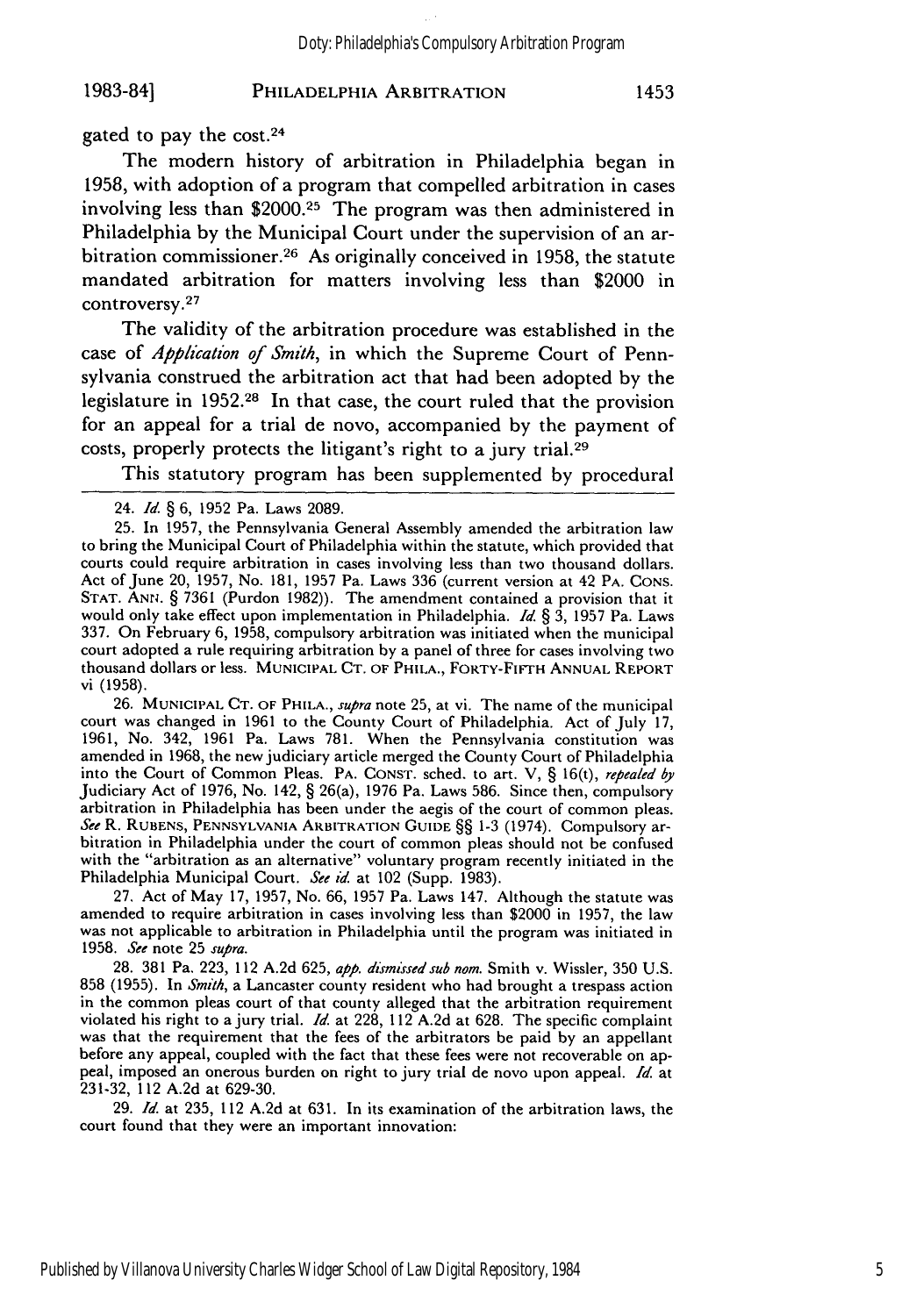#### VILLANOVA LAW REVIEW 1454 [Vol. **29: p.** 1449

rules promulgated by the Supreme Court of Pennsylvania<sup>30</sup> and local rules adopted by the board of judges of the Court of Common Pleas of Philadelphia County.3'

Under the Compulsory Arbitration System there are three methods by which a case may be submitted to arbitration: 1) automatically; 2) by stipulation; and 3) by reference from a judge. All cases in which the amount in controversy is less than \$20,000 are automatically referred to arbitration.<sup>32</sup> In cases where the amount in controversy exceeds the local dollar limit the parties may stipulate to transfer the matter to arbitration.<sup>33</sup> In addition, if a case is referred to a trial judge either for settlement conference or for some other reason and the judge determines that the amount in controversy is less than twenty thousand dollars, he may, on his own motion, refer such

It has many obvious advantages. It is clearly designed to meet the situation which prevails in some communities of jury lists being clogged to a point where trials can be had only after long periods of delay,-a condition resulting largely from the modern influx of negligence cases arising from automobile accidents in a great number of which no serious personal injuries are involved. Removing the smaller claims from the lists not only paves the way for the speedier trial of actions involving larger amounts, but, what is of equal or perhaps even greater importance, makes it possible for the immediate disposition of the smaller claims themselves, thus satisfying the need for prompt relief in such cases. By the same token, and working to the same end, the use of the Act will free courts for the speedier performance of other judicial functions. Moreover, there will be a saving to claimants of both time and expense by reason of greater flexibility in fixing the exact day and hour for hearings before the arbitrators as compared with the more cumbersome and less adaptable arrangements of court calendars. The operation of the Act has proved eminently successful in all respects **....**

*Id.* at 229, 112 A.2d at 629. The court concluded that as long as the compensation required as arbitrators' fees could be proportionately diminished for comparatively small claims, the requirement of paying arbitrators' fees as a condition of appeal would not involve so significant a burden as to render the procedure unconstitutional. *Id.* at 232-33, 235, 112 A.2d at 630-31.

30. PA. R. Civ. P. 1301-1314. The rules of civil procedure include forms promulgated by the supreme court for use in compulsory arbitration. *Id.* 1312-1313. The rules for compulsory arbitration were adopted in March of 1981, effective in sixty days, and they preempt the procedure under the prior acts which became part of the common law by virtue of the Judiciary Act Repealer Act. *Id.* 1314. *See* also Judiciary Act Repealer Act, 42 PA. CONS. **STAT.** ANN. § 20003(b) (Purdon 1982).

31. PHILA. C.P. CT. R. 180, Rule I (as amended December 1, 1983), *reprinted in* R. RUBENS, *supra* note 26, at 89 (Supp. 1984). The local compulsory arbitration rules should not be confused with the rules for voluntary arbitration in municipal court. *See* PHILA. **MUN.** CT. R.P. 401-412.

32. PHILA. C.P. CT. R. 180, Rule I. While the arbitration statute requires the exclusion of cases involving title to real estate from compulsory arbitration, the local rules also exclude actions in equity. *Id.* See 42 PA. **CONS. STAT. ANN.** § 7361 (Purdon 1982).

33. *See* 42 PA. **CONS. STAT. ANN.** § 7362 (Purdon 1982). Submission to arbitration by the consent of the parties to a pending judicial matter is voluntary arbitra*tion. See id.*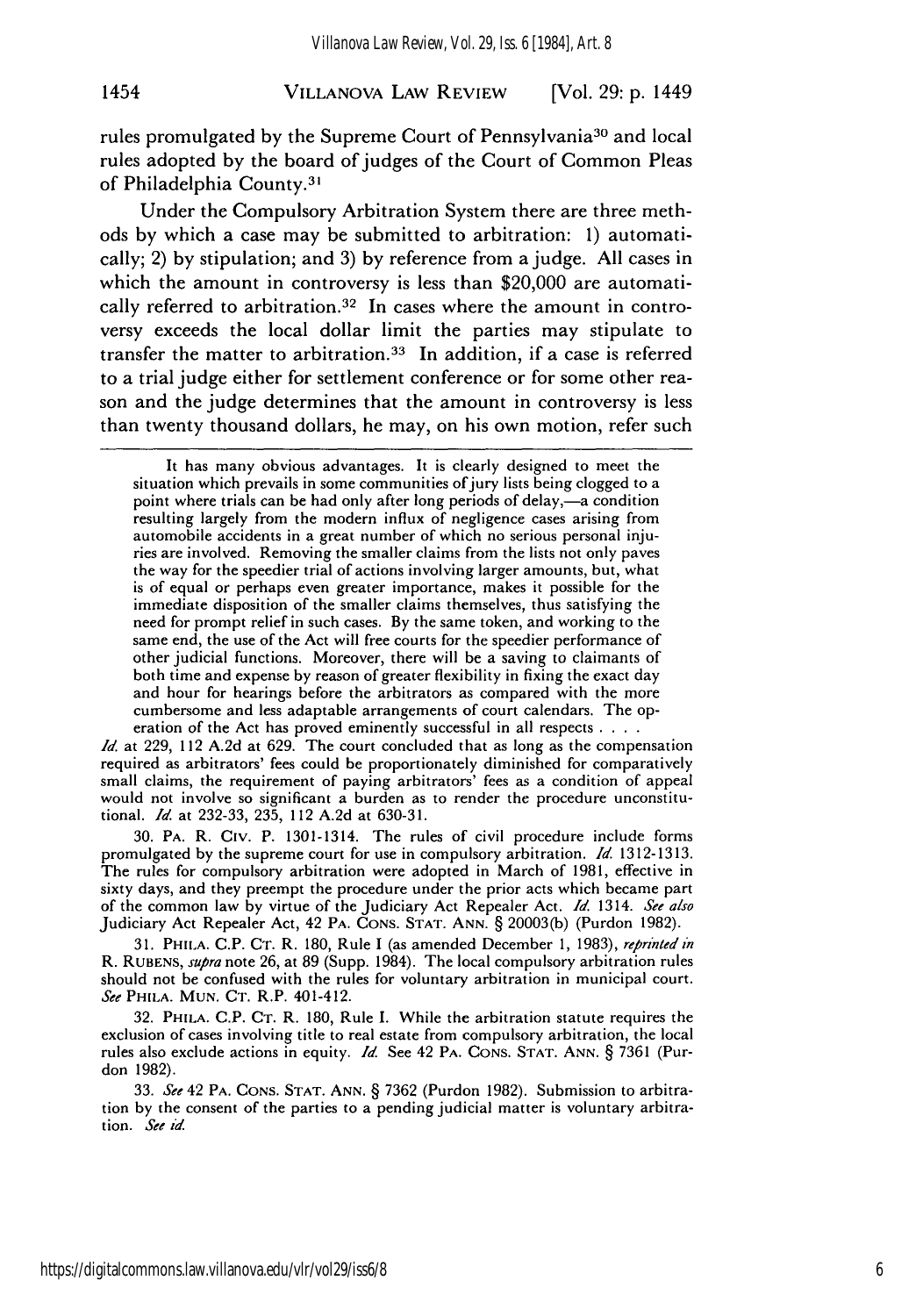a case to arbitration.<sup>34</sup>

The statute initially restricted cases required to be arbitrated to those involving a maximum amount of \$2000 or less. This limit was raised in 1968 to **\$30003 <sup>5</sup>**and again in 1971 to \$10,000.36 This proved so successful that in April of 1980, the legislature again raised the amount in controversy requirement to the current limit of \$20,000.<sup>37</sup> The board of judges of Philadelphia Common Pleas Court decided to implement the statute in steps by increasing the limits to \$15,000 in 198038 and to \$20,00039 in 1982. After the statutory increases were effectuated by the Philadelphia Common Pleas Court system, they were met with both an enthusiastic response by both the plaintiff and defense trial bars and the support of the insurance carriers, which contributed to the system's success.<sup>40</sup>

Under the arbitration system established in 1958, by the then Municipal Court and later the Court of Common Pleas,<sup>41</sup> arbitrators were selected at random in groups of three with one member acting as

35. Act of July 31, 1968, No. 266, 1968 Pa. Laws 888. For a discussion of the original limit, see note 27 and accompanying text *supra.*

36. Act of July 9, 1971, No. 42, 1971 Pa. Laws 220.

37. Act of April 6, 1980, No. 38, 1980 Pa. Laws 100. There is currently a bill pending in the state senate which would increase the limit to \$40,000. *See* Pa. S. No. 910 (1984 Sess.). *See also P.J. Bradley Urges Passage of Bill to Raise Arbit. Limits,* <sup>190</sup> **LEGAL** INTELLIGENCER 445 (1984).

38. PHILA. **C.P. CT.** R. 180, Rule *1, amended by* PHILA. **C.P. CT.** R. 180, Rule I (February **18,** 1982).

39. *Id.*

40. *See* R. **RUBENS,** *supra* note 26, at 30-31; *Supreme Court Representative Visits New Arbitration Center,* 186 **LEGAL INTELLIGENCER** 2013, col. 1 (1982). *Accord* Ledwith, *Fed*eral Court Arbitration: The Philadelphia Story, FOR. DEF., April 1982, at 12. The most noted success of the Philadelphia compulsory arbitration system has been its reduction of backlogs in the common pleas court trial calendar. *See* Terrill, *Arbitration Center Cuts Court Backlog,* 186 **LEGAL** INTELLIGENCER 2091, col. 1 (1982) (Retainer Supp.). One estimate placed the proportion of all civil litigation in Philadelphia that is adjudicated through the arbitration system at 70%. *Id.* In 1979, approximately 7,000 of the 11,000 cases heard in the Philadelphia court system were disposed of through arbitration. *Id.* at 2092. In 1982, the arbitration system expected to process up to 14,000 cases, with the capacity for twice that amount. *Id.* Since arbitration is much less costly than traditional civil trials, the estimated savings to the court system ranged to \$500,000 per year. *Id.* Even United States Supreme Court Chief Justice Warren Burger noted the tremendous impact of the Philadelphia compulsory arbitration system. Annual Report on the State of the Judiciary by Chief Justice Burger to the American Bar Association (January 24, 1982), *reprinted in* Burger, *Isn't There a Better Way?* 68 A.B.A. J. 274, 277 (1982).

41. For a discussion of the genesis of the arbitration system in the old municipal court as distinguished from the current municipal court, see note 26 and accompanying text *supra.*

<sup>34.</sup> PA. R. Civ. P. 1021(d). While not required to make a determination as to the amount in controversy, the court may use a directed pretrial hearing, conference, depositions or other means to make its determination and theicafter transfer the case accordingly. *Id.*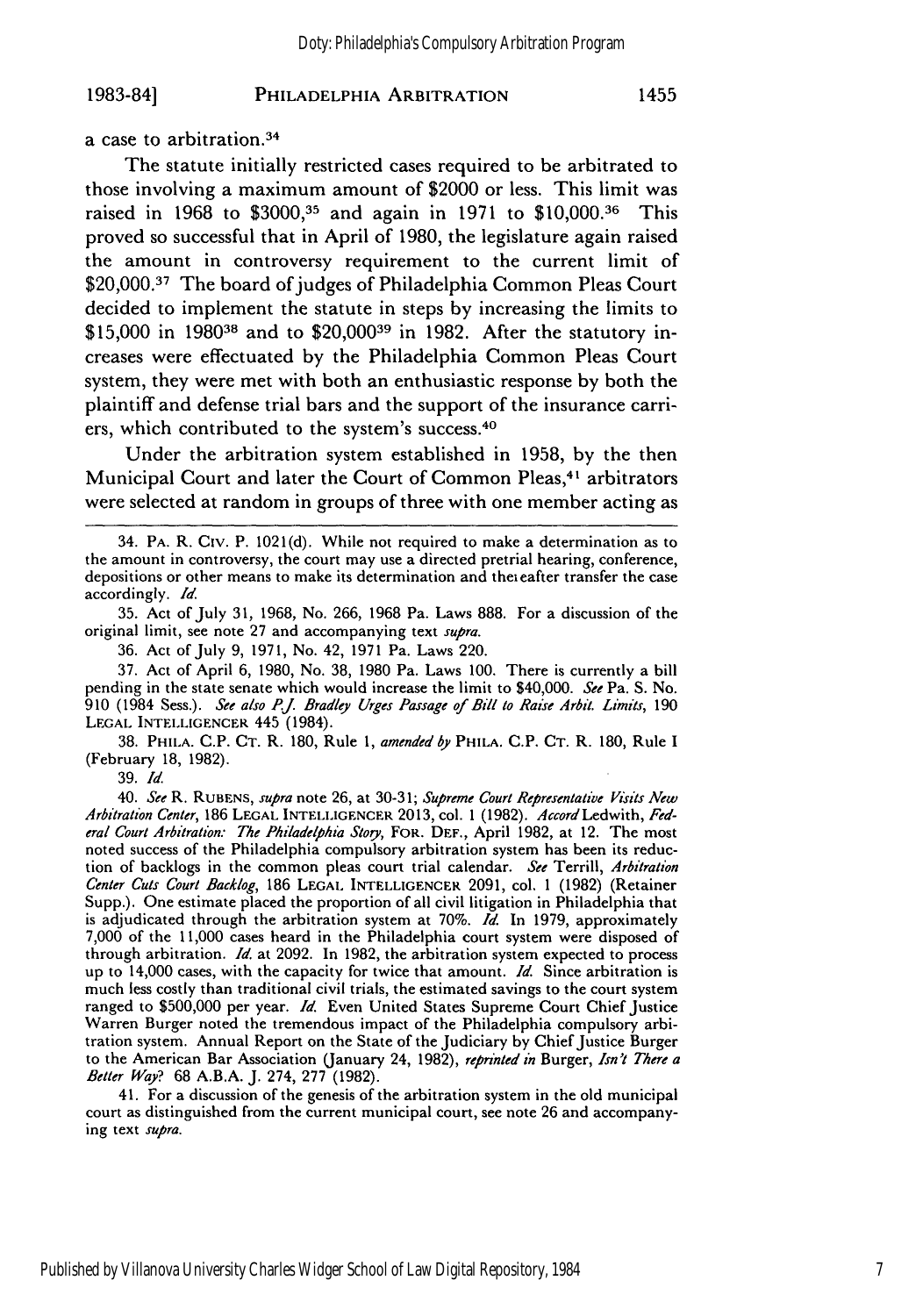#### VILLANOVA LAW REVIEW [Vol. 29: p. 1449 1456

chairman.42 Until the new Arbitration Center was built it was the duty of the chairman to schedule the hearing and arrange a location where it could be conducted. $43$  In the early stages of this procedure, with approximately 6,000 to 7,000 cases per year, this system worked well and backlogs were minimal.<sup>44</sup> As the jurisdictional amount was increased the number of cases submitted for arbitration also increased. 45 This increase in cases created several problems. The arbitrators attempted to fix hearing dates at the convenience of the opposing attorneys and frequently cases were delayed for long periods of time. Furthermore, some of the arbitrators were lax in filing awards and returning files. The courts heard complaints about the delays which ensued.

The system had other disadvantages. Arbitrators were paid for each case heard. However, if a case was settled within three days of the scheduled hearing the arbitrators were paid their fees, even

42. R. RUBENS, *supra* note 26, at 35. The random selection takes place by a seriatim selection, one each from three alphabetized master lists of volunteer arbitrators. *Id.* The person whose name is selected first becomes the chairperson. *Id.*

43. *See* Foster, *Sgn up Now for an Arbitration Panel,* 184 LEGAL INTELLIGENCER 236, col. 1 (1981) (Retainer Supp.); Terrill, *supra* note 40, at 2091.

44. For the combined years of 1958 and 1959, 36,430 suits were filed in the municipal court, now common pleas court. PHILA. COUNTY CT. ARBITRATION Div., STATISTICAL REPORT AND EXPLANATORY REMARKS PERTAINING TO COMPULSORY ARBITRATION, Exhibit II (1964). In that same two year period, 17,792 orders for arbitration were filed, of which 7,102 represented an accumulated backlog from 1932 to 1958. *Id.* At the end of 1958, the total number of cases not processed by arbitration was 4,334, but by the end of 1959 that figure was reduced to 1,463. *Id.* at Exhibit IV. In 1964, more than 20,000 cases were filed, of which just under 6,000 were assigned to arbitration. *Id* at Exhibit II. At the end of that year, the backlog in arbitration was just over 4,000 cases. THE COUNTY **CT.** OF PHILA., FIFTY-FIRST AN-**NUAL REIORT** 325 (1964). **By** 1967, just under 7,000 of the nearly 20,000 cases filed were listed for arbitration. THE **COUNTY CT.** OF PHILA., FIFTY-FOURTH **ANNUAL** REPORT **331** (1967). **By** the end of that year, the backlog was back down to 1,453 cases. *Id.*

45. In **1968,** the amount in controversy limit for compulsory arbitration was raised from \$2,000 to \$3,000 and that limit was raised again in 1971 to \$10,000. *See* notes 35-36 and accompanying text *supra.* In 1970, the number of cases filed for arbitration increased to over 7,000 and consequently the backlog increased by about 800 to a total of over 3,500 at the year's end. COMMONWEALTH OF PA. CTS. OF COMMON **PLEAS,** FIRST ANNUAL REPORT **ON** JUDICIAL **CASE VOLUME** Table I **(1970).** In **1971,** the number of cases filed for arbitration jumped to over **19,000** cases, leaving a backlog at year's end of about **10,000,** an increase of just under **7,000** cases. PHILA. **COMMON** PLEAS AND MUNICIPAL **CTS., 1971 ANNUAL REPORT 1. By** the close of **1972,** the arbitration system reduced its backlog to about **7,000,** a decrease of more than **3,000** cases. PHILA. **COMMON PLEAS AND MUNICIPAL CTS., 1972** ANNUAL REPORT **1.** In each of the succeeding six years the arbitration system continued to reduce its backlog, so that by the end of **1978** only 2,491 cases were pending, representing approximately a **3.6** month workload for an arbitration system that disposed of cases at a rate of **687** per month. **CT.** OF **COMMON PLEAS** OF PHILA., **1978 ANNUAL** REPORT **26.**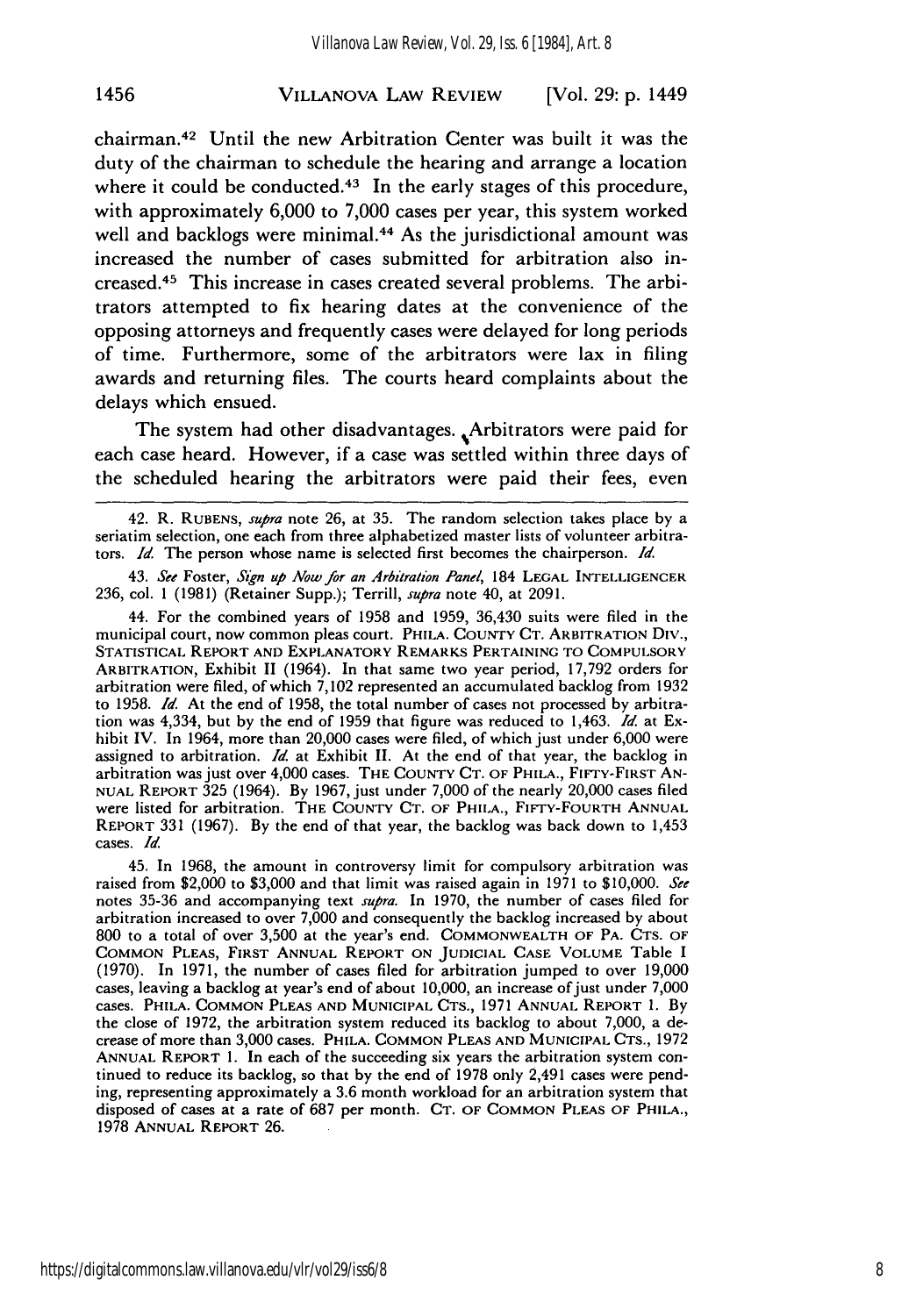though the case was settled, on the theory that the arbitrators had taken the time to attend the hearing which had been scheduled.

In May of 1981, President Judge Edward J. Bradley, of the Court of Common Pleas of Philadelphia County, initiated a radical revision of the Philadelphia Arbitration Program. 46 Space was acquired in a modern office building in the center of Philadelphia for an arbitration center where all cases were heard.47 Cases filed before May 1981, but not yet assigned to a panel, were listed for arbitration, and cases filed thereafter were listed for hearing on a date about eight months after the filing date.48 Continuances were to be kept to a minimum and limited to emergency applications.<sup>49</sup>

In the new arbitration center, panels of arbitrators are assigned to a hearing room and cases are scheduled at three times each day.50 As a panel finishes a case, the arbitrators are required to make the awards and then the panel is assigned the next open case. If there is a large number of cases listed for the day, emergency panels are established from a list of arbitrators who are available on short notice and additional hearing rooms are provided.

At the conclusion of their daily service they are paid immediately. The compensation rate is \$200 per day, and \$100 for a half day, regardless of the number of cases assigned to the panel.<sup>51</sup>

47. See Stern, *Arbitration Center to Become* a *Reah'ty,* 185 LEGAL **INTELLIGENCER** 1322, col. 4 (1981) (Retainer Supp.). The Arbitration Center, which was opened in November of 1981, was expected to contribute substantially to the system's effort to reduce a backlog of several thousand cases. *Id. See also* Terrill, *supra* note 40, at 2091.

48. Stern, *supra* note 47, at 1322. The several thousand cases which had not been assigned as of May 1981 were given 30 days' notice and scheduled at the rate of 100 per day. *Id*. The court expected 10 panels of arbitrators to hear five cases each for a total of 50 cases per day, and anticipated settlements in the rest of the cases. *Id.*

49. *Id.* In an attempt to insure the steady flow of cases in the arbitration system, continuances were only to be granted for good and compelling reasons, such as emergency illness or attachment for trial. *Id.* Continuances for outstanding discovery motions or sanctions were specifically excluded on the theory that eight months' notice of the trial date afforded adequate time. *Id.*

50. Terrill, *supra* note 40, at 2091. The new system centralized and computerized such clerical functions as scheduling hearings and filing awards. *Id.* Previously these functions had been performed for each case by the attorney appointed to chair the arbitration panel. *Id.*

51. PHILA. C.P. CT. R. 180, Rule VII. Compensation is the same for chairmen and panel members. *Id.*

<sup>46.</sup> On May 21, 1981, the Board of Judges of the Philadelphia Court of Common Pleas revised the local rules of procedure regarding compulsory arbitration. *Phila. Rule CP-Compulsog Arbitration,* 184 **LEGAL INTELLIGENCER** 1980, col. 1 (1981). The revised rules provided for the operation of an arbitration center as well as the incorporation of recent revisions of the Pennsylvania Rules of Civil Procedure. *Id.* Those revisions required all hearings to be heard in facilities provided by the court system, and altered the requirements for reporting and awards to help insure a quick disposition once a case had been heard. *See id.* at 1999, col. 2.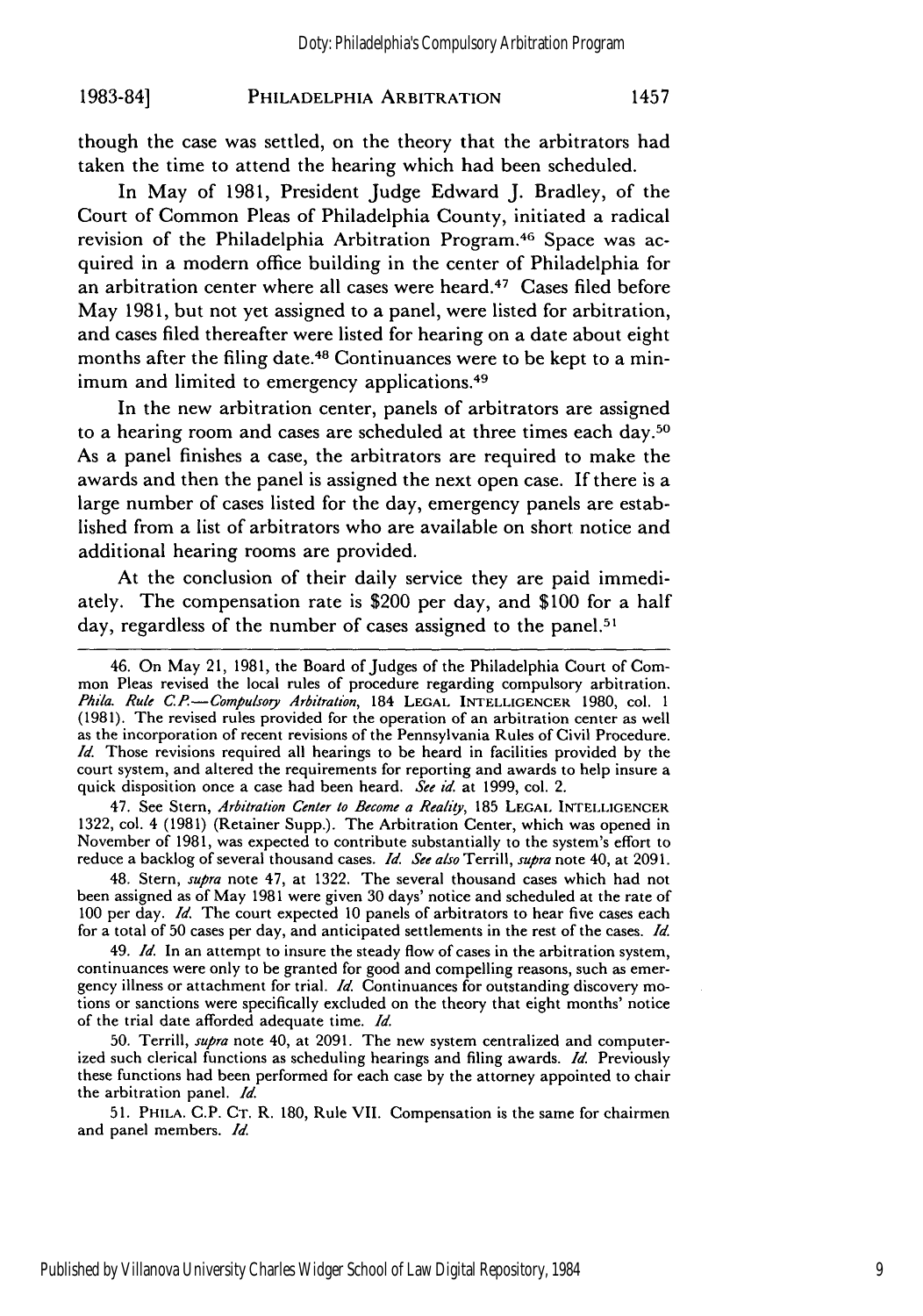#### VILLANOVA LAW REVIEW 1458 [Vol. **29:** *p.* 1449

Arbitrators are selected in alphabetical rotation from a list of court-approved arbitrators. To be included on the list an individual must be a member of the bar for at least one year, have his principal office in Philadelphia, have tried at least one civil case in any forum in Pennsylvania and have attended the court-sponsored arbitration seminar.<sup>52</sup> To be eligible to sit as chairperson, the individual must have been a member of the bar for at least three years.<sup>53</sup>

While a panel of arbitrators has the general powers of a court, the proceedings are somewhat less formal than trial before a judge or jury. For example, the board of arbitrators is charged with the responsibility of conducting the hearings with due regard to law and to the established rules of evidence, but the arbitration rules allow the rules of evidence to be liberally construed to promote justice.<sup>54</sup> In addition, medical, property damage and other evidence may be submitted in the form of bills or written reports as long as twenty days' written notice was given to the adverse party, along with a copy of the document to be offered in evidence.<sup>55</sup> Police, weather and salaryloss reports are admissible without proof of authenticity.<sup>56</sup> Subpoena practice is substantially the same as in nonarbitration cases.

The program is administered by the supervising judge of arbitration.57 Under his direction, the staff is supervised by an arbitration administrator and legal questions are submitted to the arbitration attorney. The judge's courtroom is supervised by a court crier who is under the direction of the chief crier of the common pleas courts.

Suits in arbitration are commenced in the same manner as in other cases, by filing with the prothonotary of the Court of Common Pleas of Philadelphia. Cases assigned to the arbitration program include all trespass and assumpsit cases except those involving title to real estate. Procedures in equity are also not included.<sup>58</sup> All motions and petitions pertaining to arbitration are decided in substantially the same manner as motions and rules filed in the Philadelphia Com-

54. *Id.* Rule III(B).

56. PHILA. C.P. CT. R. 180, Rule III(B)(2)(e). *See also* PA. R. Civ. P. 1305(d). In order for these reports to be admitted, twenty days' notice and a copy of the report must have been given to the adverse party. PHILA. C.P. CT. R. 180, Rule III(B)(3).

57. The author of this article is currently supervising judge.

58. *See* note 32 and accompanying text *supra.*

<sup>52.</sup> *Id* Rule II.

<sup>53.</sup> *Id.*

<sup>55.</sup> *Id.* Property damage reports are required to be accompanied by a certification of reasonableness signed by the maker. *Id.* Estimates are required to include a statement as to whether repairs were effectuated, and if so, receipts must be attached. *Id See also* PA. R. Civ. P. 1305.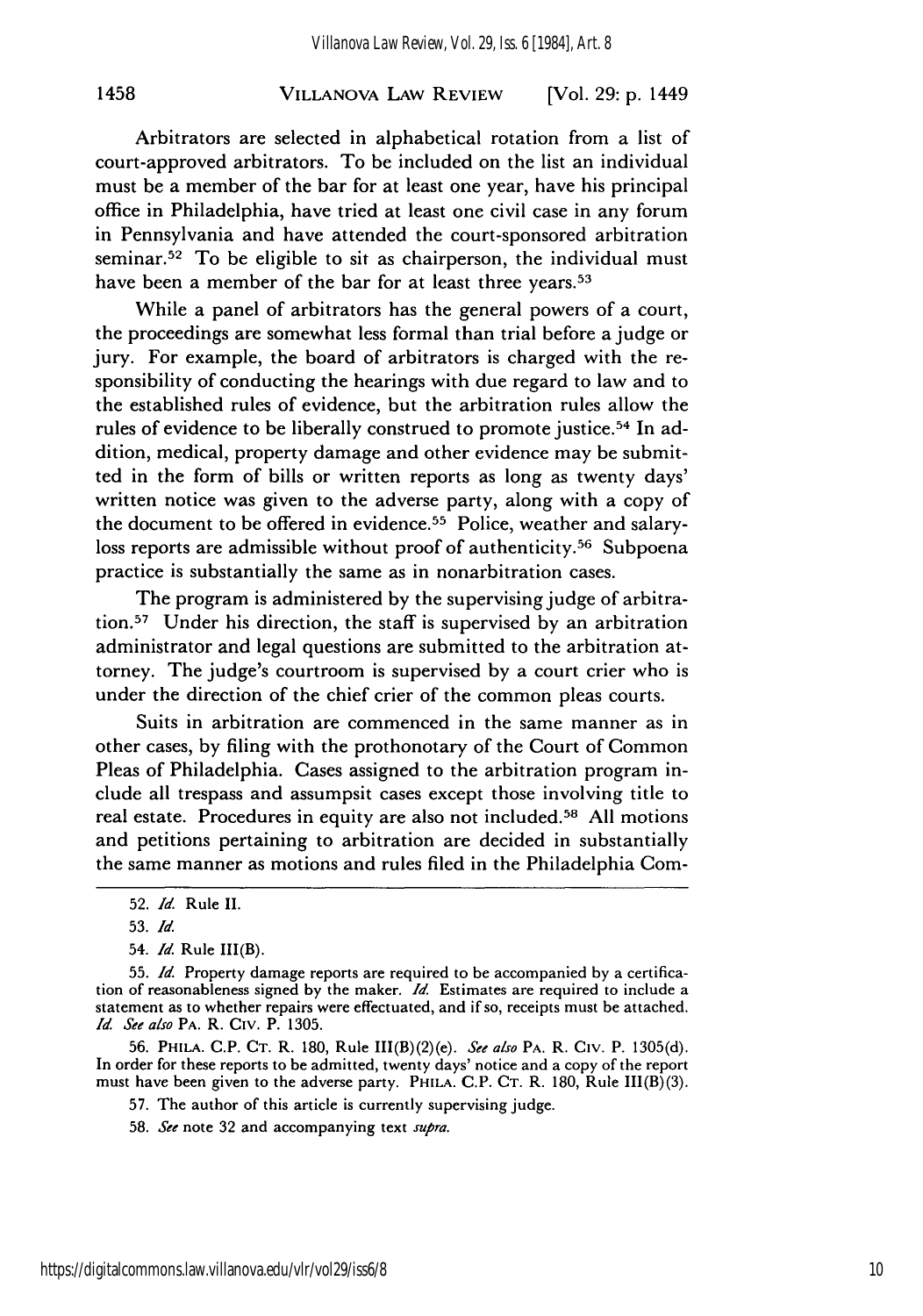mon Pleas Motion Court.<sup>59</sup> Pretrial motions including discovery, preliminary objections and summary judgment motions are filed with motion court and then assigned to the supervising judge in arbitration. Applications for continuance are filed in the arbitration center on forms specially supplied. The forms for award are prepared in the arbitration center and the supervising staff forwards these forms to the prothonotary, where they are docketed in a manner similar to the docketing of verdicts and court orders from the major cast list.<sup>60</sup>

The physical features of the Arbitration Center have been acclaimed by the Philadelphia Bar generally and by litigants as well.<sup>61</sup> The arbitration center is located in one of the most modern office buildings in center city Philadelphia and consists of 8300 square feet. There are nine hearing rooms with an average of 185 square feet, one large hearing room containing 400 square feet, and a courtroom for the supervising judge. The center also has two computers connected to the prothonotary's office for up to date reading of docket entries.

In addition, there is a large assembly room with approximately 1100 square feet and additional space for staff. The Philadelphia Bar Association, the Philadelphia Trial Lawyers Association and Philadelphia Defense Association provided and furnished a lawyers' lounge which is generally used for attorney consultations. At the present time the arbitration staff of ten is supervised by the arbitration administrator, and subject to all rules for court personnel as established by the president judge.

The volume of cases assigned to arbitration has steadily increased from 1959, when 7500 cases were processed, <sup>62</sup> until 1983, when 35,000 cases were assigned to arbitration.<sup>63</sup> However, the number of arbitrators has not increased proportionately. In 1958 there were approximately 2500 arbitrators, and in 1983 there were

60. Forms for oath, award, notice of entry of award, and notice of appeal are provided in the Pennsylvania Rules of Civil Procedure. PA. R. Civ. P. 1312-1313.

61. See generally Terrill, supra note 40.

62. **MUNICIPAL CT. OF** PHILA., FORTY-SIXTH **ANNUAL** REPORT 334 (1959).

63. See **PHILADELPHIA COURT** OF **COMMON PLEAS,** 1983 **ANNUAL REPORT.** The system disposed of more than 26,000 cases in the following manner:

<sup>59.</sup> Both the local rules and the Pennsylvania Rules of Civil Procedure applicable to arbitration provide that in the absence of a specific rule, arbitration is to be conducted as an action would be tried before a judge. PA. R. Civ. P. 1304; **PHIIA.** C.P. CT. R. 180, Rule IV (G). See also PA. R. Civ. P. 1038(a) (regarding procedure for action in assumpsit before a judge).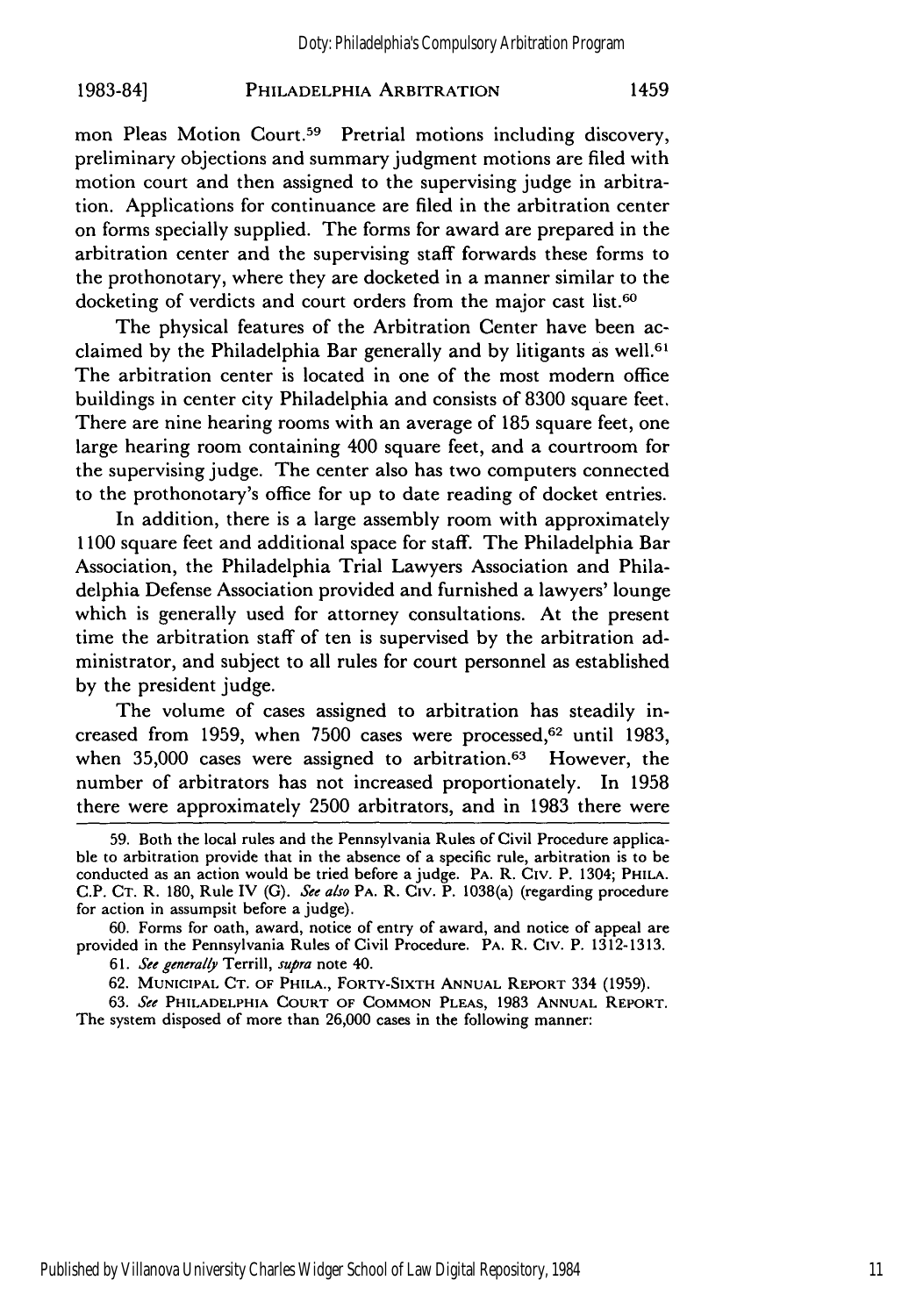#### 1460 VILLANOVA LAW REVIEW [Vol. **29: p.** 1449

approximately **3500.64** The reasons for the increase in the number of cases in arbitration are numerous. Civil litigation has expanded enormously in the past few years. In addition to this, the jurisdictional limits of arbitration have increased.<sup>65</sup>

The present system has many advantages. First, attorneys and litigants know the date and time the case is scheduled for arbitration when suit is started.<sup>66</sup> Cases are heard in a modern facility with a minimum of delay.<sup>67</sup> Most attorneys feel that the arbitration system provides for a fair analysis of the worth of a case. Furthermore, the cost savings analysis indicates a substantial savings to the City of Philadelphia.<sup>68</sup>

A recent survey conducted by two professors at Villanova University School of Business indicates that a little over one-fourth of the arbitrators are plaintiff oriented and slightly less are defense oriented,

| <b>CASES LISTED</b>                          | <b>DISPOSITIONS</b>                              |                          |  |
|----------------------------------------------|--------------------------------------------------|--------------------------|--|
| 35,348                                       | Settled more than 3 days prior<br>to hearing     | 5,544                    |  |
|                                              | Judgments-Defaults, etc.                         | 4,958                    |  |
|                                              | Dismissed by Judicial Order                      | 2,317                    |  |
|                                              | Miscellaneous-Transferred out<br>of Philadelphia | 2,017                    |  |
|                                              | TOTAL                                            | 14,836                   |  |
| <b>CASES LISTED FOR</b><br><b>ASSIGNMENT</b> |                                                  |                          |  |
| TO PANELS                                    | <b>DISPOSITIONS</b>                              |                          |  |
| 20,512                                       | Settled within 3 days of hearing                 | 3,910                    |  |
|                                              | <b>Reports and Awards</b>                        | 7,713                    |  |
|                                              | TOTAL                                            | 11,623                   |  |
| <b>TOTAL DISPOSITIONS</b>                    | CONTINUANCES GRANTED                             | <b>CASES RESCHEDULED</b> |  |
| 26,459                                       | 7.535                                            | 1.354                    |  |

*Id.* at **41.**

*64. See* MUNICIPAl. **CT.** OF PHILA., *supra* note 25, at vi. *See also 50%Jump in Numbers ofArbitrators,* 184 LEGAL INTELLIGENCER 983, col. 1 (March 18, 1981) (Retainer Supp.); Foster, *supra* note 43, at 236. In 1981, the number of arbitrators had dropped to 2,000 from a 1978 high of 4,500. Foster, *supra* note 43, at 236. However, due to a sign-up drive, spearheaded by the president judge of the common pleas court and the chancellor of the Philadelphia bar, 1,000 new arbitrators were added in the first three months of 1981. *See 50% Jump in Numbers of Arbitrators, supra*, at 983.

65. *See* notes 35-39 and accompanying text *supra.*

66. *See* Terrill, *supra* note 40, at 2091. Since the new arbitration center has been in operation, the prothonotary assigns all cases a hearing date and time when the complaint is filed. *Id*. Previously, the chairman of the panel would determine a hearing date once the case had been assigned to a panel. *I. See also* Stern, *supra* note 47, at 1322.

67. *See* note 61 and accompanying text *supra.*

68. The statistics for total dispositions in the table below are taken from note 63 *supra.* From those numbers, I have prepared the following cost savings analysis: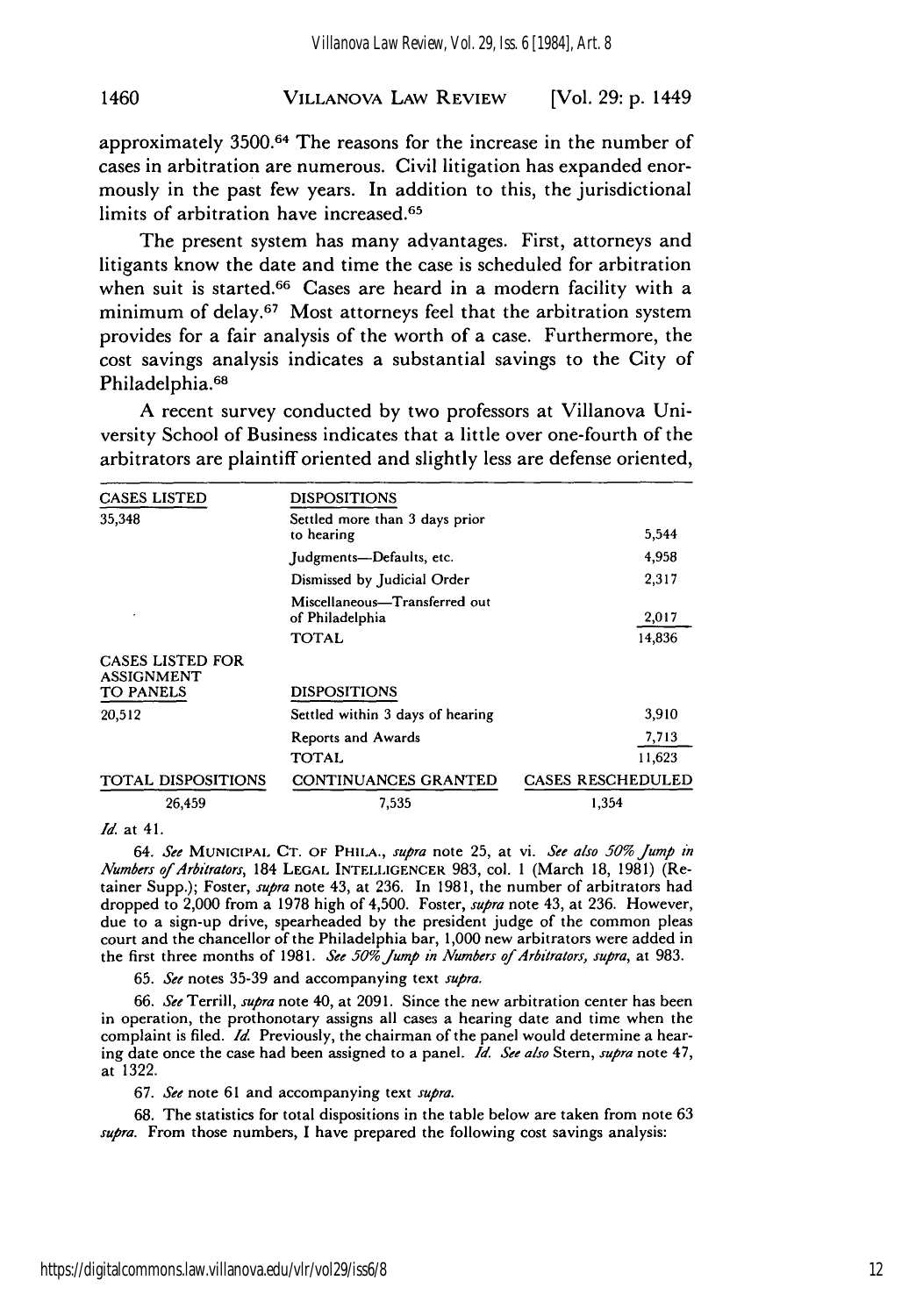but the great majority of arbitrators can be considered as neutral.<sup>69</sup> The study also indicates that the awards of the arbitrators are generally moderate. The appeal rate on total dispositions is **9%,** which indicates acceptance on the part of the great majority of litigants. Further, of the cases appealed, only about **10%** require trial.

Most lawyers are enthusiastic about the program.<sup>70</sup> The survey mentioned above indicated favorable comments **by** the lawyers involved in the arbitration program, and it is a great judicial timesaver. The organized bar has voiced its approval on many occasions. Both the Trial Lawyers Association and the Defense Association have expressed their satisfaction with the present program, and the Philadelphia Bar Association has established an arbitration committee. This committee holds monthly meetings and is constantly considering suggestions for improvement of the program.

The judges who have been in contact with the program have expressed their approval. The consensus appears to be that this is a viable program which is working efficiently. It has been a very substantial adjunct in relieving the backlog of cases in the common pleas court.

| TOTAL DISPOSITIONS               |           |             | COST FORMULA SYSTEM               |             |
|----------------------------------|-----------|-------------|-----------------------------------|-------------|
| Settled within 3 days of hearing |           | 3,910       | $11,623 \times$ \$150=\$1,743,450 |             |
| Reports and Awards               |           | 7,713       |                                   |             |
| <b>TOTAL</b>                     |           | 11,623      |                                   |             |
| <b>COST NEW SYSTEM</b>           |           |             |                                   |             |
| Full Day Panels                  | $1.574 =$ | \$944,400   | Old System Costs                  | \$1,743,450 |
| Half Day Panels                  | 688       | 200,400     | New System Costs                  | 1,148,880   |
| Special Panels                   |           | 4.080       | <b>Gross Savings</b>              | 594,570     |
| <b>TOTAL</b>                     |           | \$1,148,880 | Rent                              | 144,000     |
|                                  |           |             | Net Savings                       | 450,570     |
| <b>NET SAVINGS,</b>              | $1983 =$  | 450,570     |                                   |             |

The figures relating to old system costs represent the costs prior to **1981.** At that time arbitrators were compensated on a per case basis: **\$70.00** for the chairperson and \$40.00 for each of the two panel members for a total cost of \$150.00 per case. Hearings were **held** in the offices of one of the arbitrators under this system.

Under the current system, arbitrators are compensated on a per **diem** basis. **All** panel members, including chairpersons, are paid \$200.00 per day and **\$100.00** per half day.

69. For the complete results of this study, see Cerino & Rainone, *The New Wave.- Speedy Arbitration Hearings-But Are They Fair?,* 29 VILL. L. REV. 1495 (1984).

70. For example, approximately 2,000 lawyers responded to a call for more arbitrators in 1981, and bar association seminars on arbitration were packed. *See 50% Jump in Numbers of Arbitrators, supra* note 64, at 983.